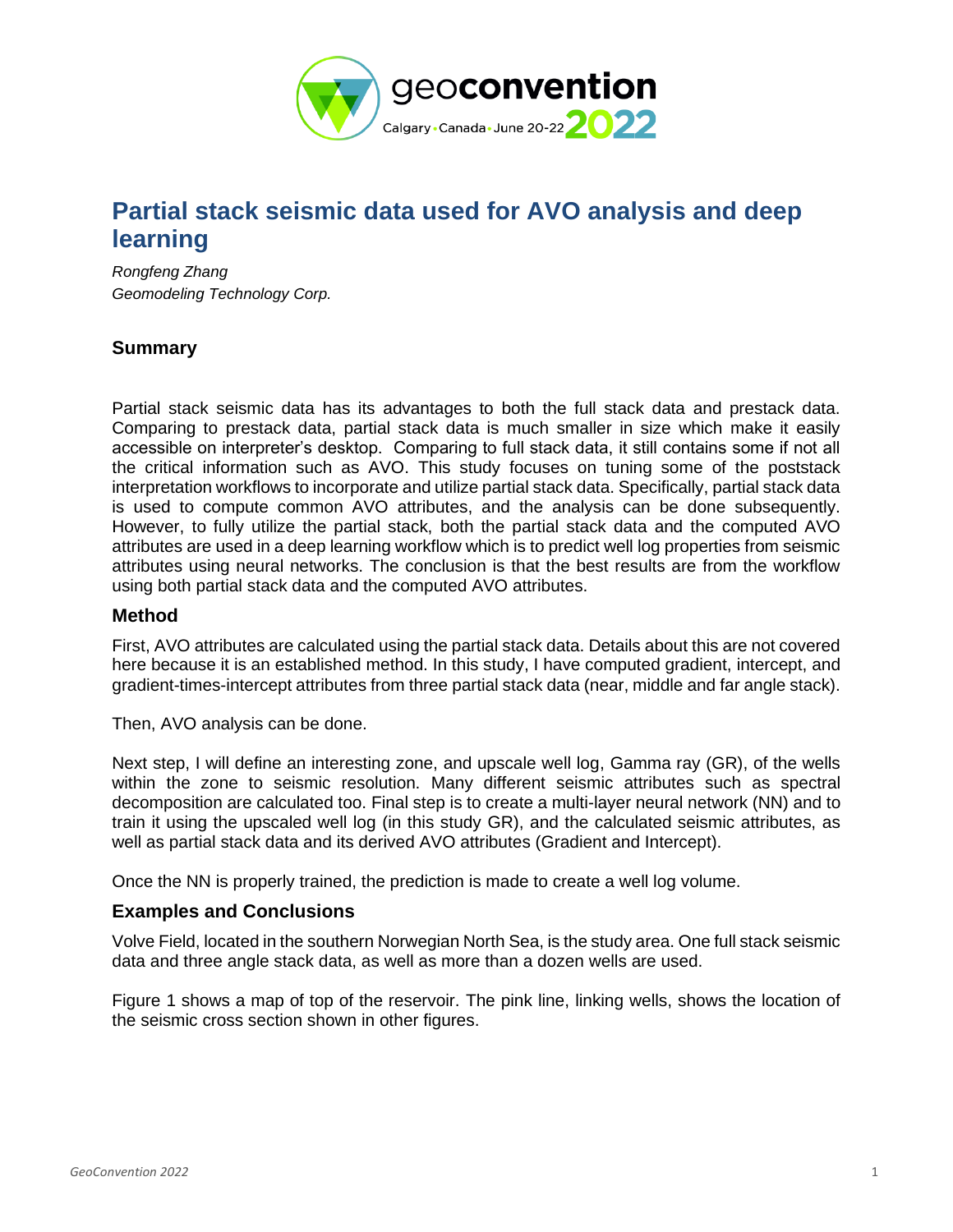



*Figure 1 Map of top of the reservoir. The pink line is an arbitrary line used in other figures.*

Figure 2 shows a seismic cross section with the interesting zone overlaid which represents one AVO attribute: *gradient-times-intercept (GTI)*. The well logs shown here are GR (cooler color, higher value). The correspondences between GTI and GR at well location can be seen in this figure. This also holds true away from wells as can be seen in Figure 3.

Figure 3 shows the predicted GR from NN using both seismic attributes and partial stack data, as well as its derived AVO attributes. A good match between the predicted GR and GR log at well location can be observed.

In Figure 4, the results are calculated without using partial stack data. From Figure 3 and Figure 4, it can be seen that the results using partial stack data is clearly better than those without. Figure 5 shows a comparison of NN performance between these two scenarios. From the distribution of points in the crossplot and the correlation coefficients (R value in the figures), it can be concluded that partial stack data does improve NN training. I have also done the similar process using three partial stack data but not using AVO attributes. The NN performance is between the two scenarios explained above. This probably means that the current NN cannot extract the full information from partial stack data such as AVO. On the other hand, using AVO attributes alone is not the optimal approach because some of the information in the partial stack data will not exist in AVO attributes because AVO attributes derived from partial stack is a two-term approximation.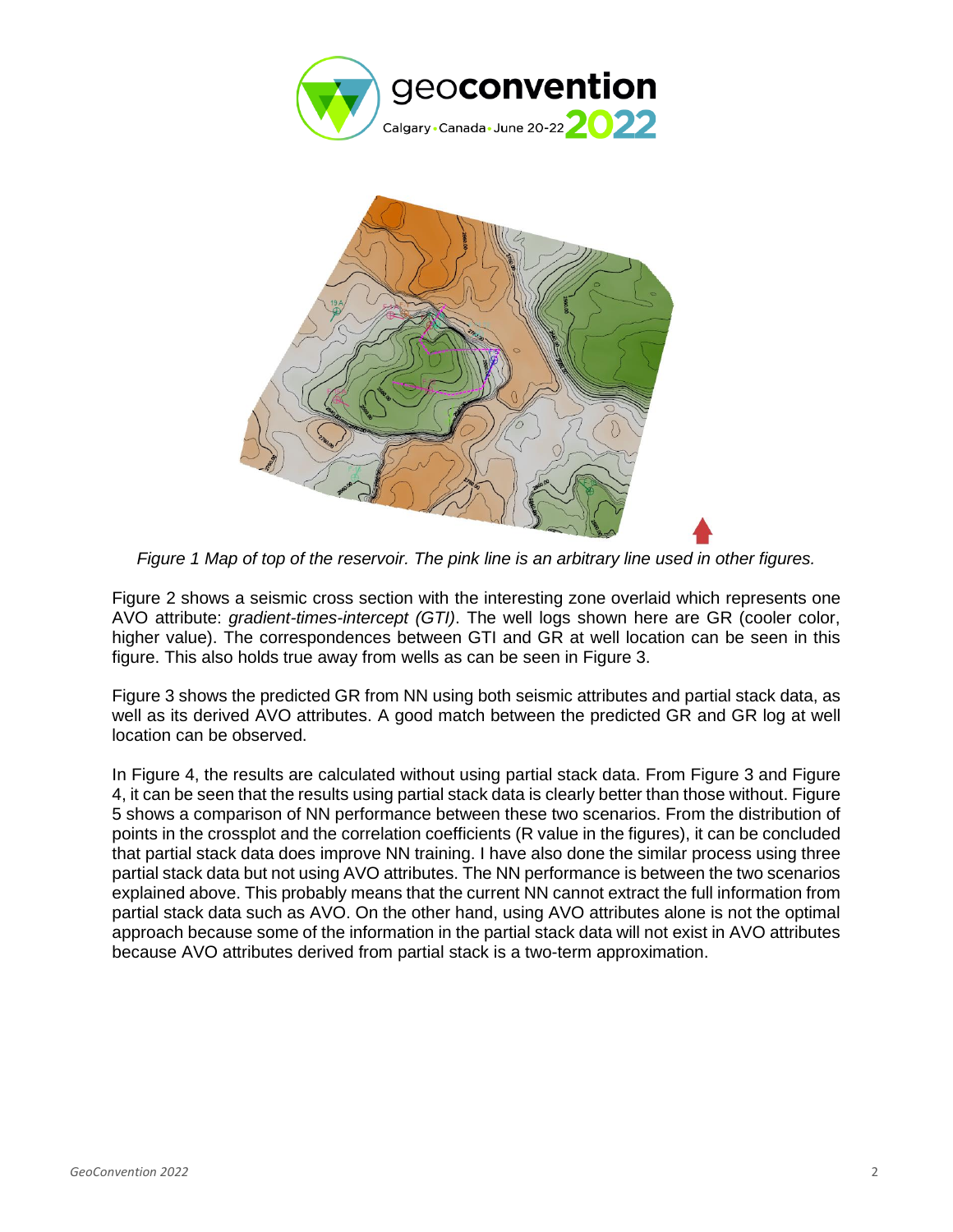



*Figure 3 Seismic section overlaid with NN predicted GR. All three partial stack and the computed gradient, as well as intercept attributes are used.*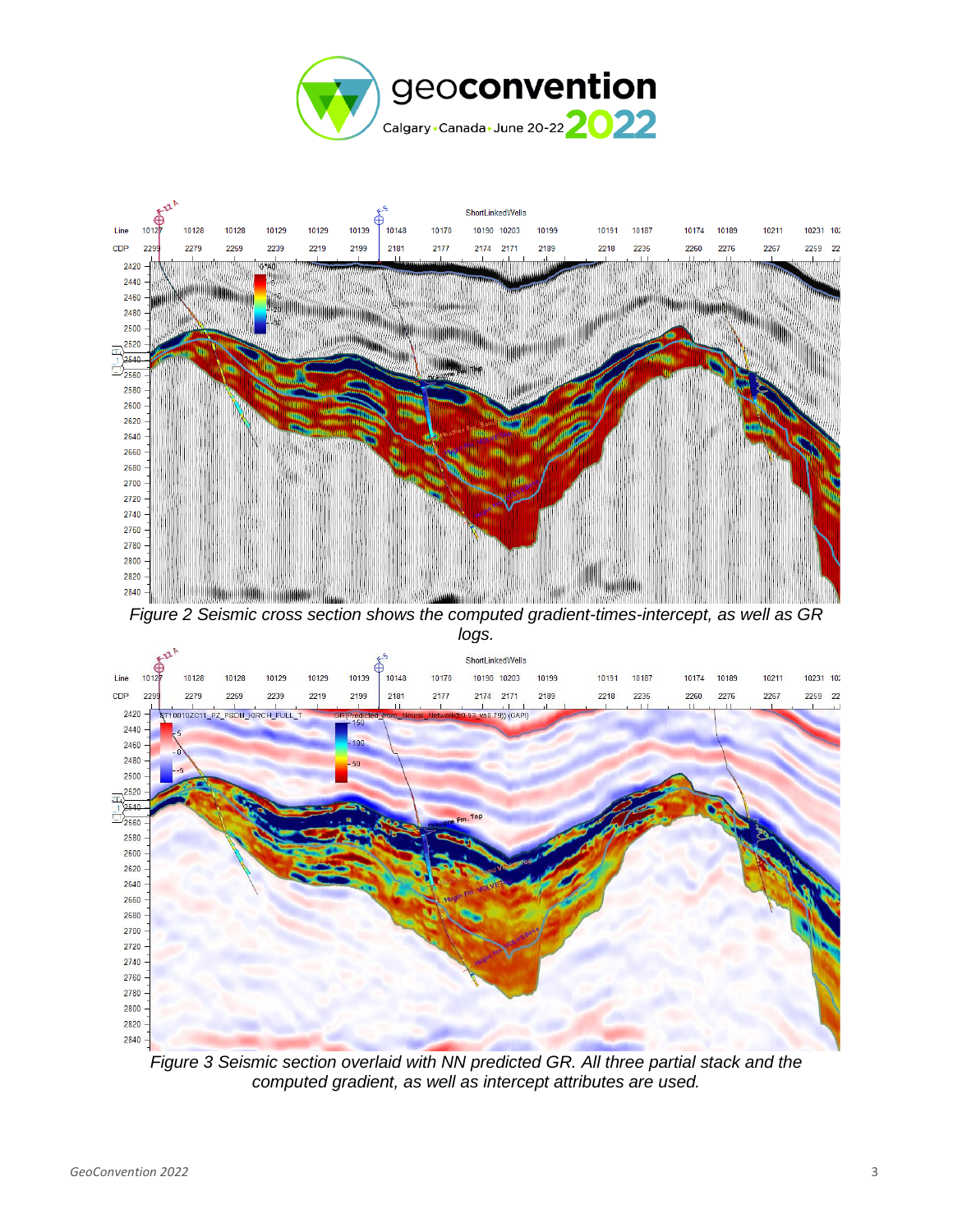



*Figure 4 Seismic section overlaid with NN predicted GR. Partial stack and the computed gradient, as well as intercept attributes are not used.*



(a) Partial stack data are used. (b) Partial stack data are not used. *Figure 5 Crossplot between predicted GR and the true GR at wells.*

# **Acknowledgements**

I thank Geomodeling Technology Corp. for support of this work and permission to present.

#### **References**